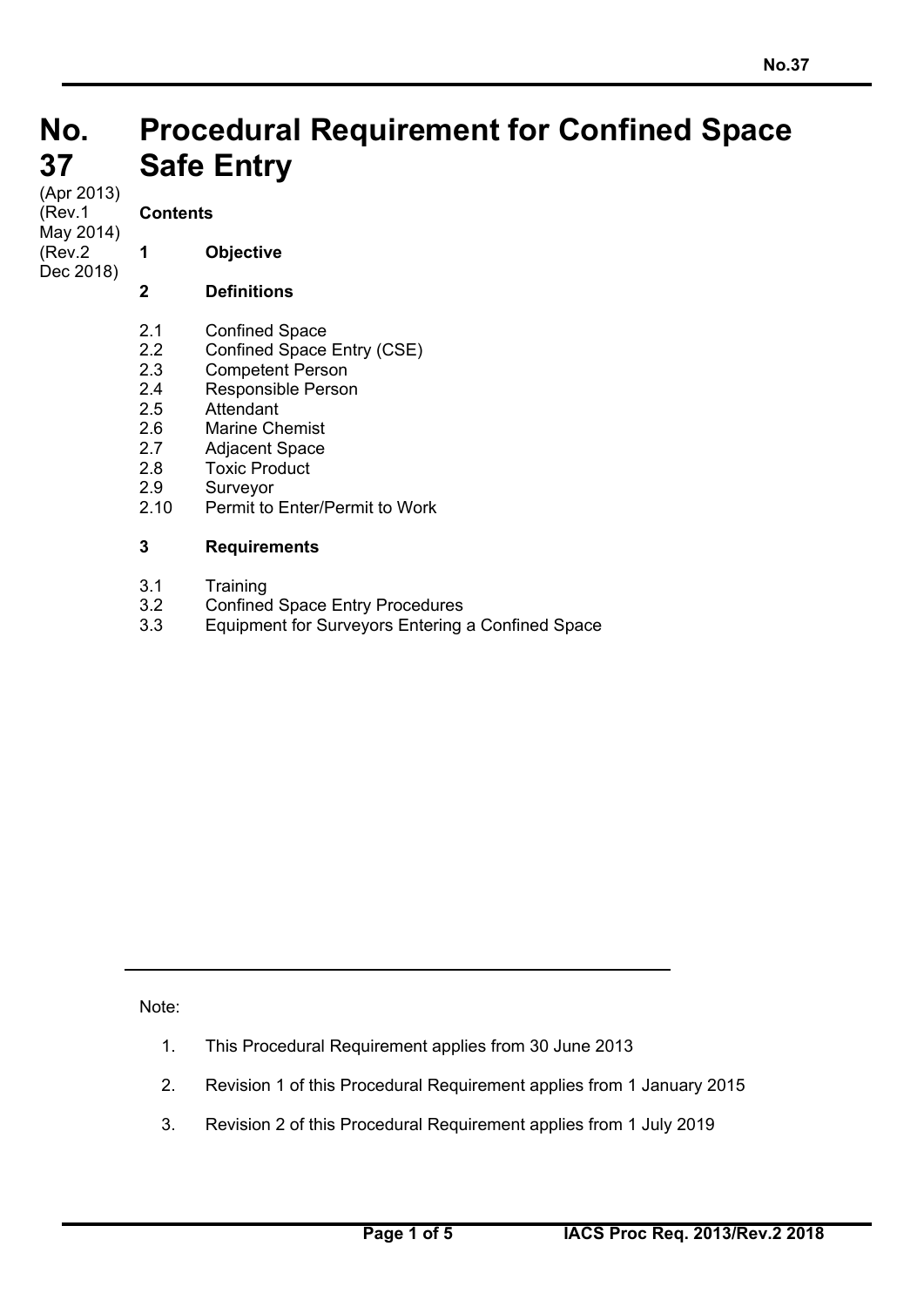# **1 Objective**

**No. 37**  (cont)

This procedural requirement contains the minimum requirements that Societies shall prescribe to help keep surveyors safe when conducting confined space entry. Societies are free to take measures beyond those required in this document, but shall as a minimum prescribe the requirements contained in this document and that they meet any relevant occupational safety and health legislative requirements in place at locations where work is conducted.

IACS recommendation 72 can be referred to for further guidance on confined space safe entry practice.

## **2 Definitions**

## **2.1 Confined Space**

Confined Space means a space that has any of the following characteristics:

- Limited openings for entry and exit
- Unfavourable natural ventilation
- Not intended for continuous worker occupancy

It may include, but is not limited to: boilers, pressure vessels, cargo spaces (cargo holds, or cargo tanks), cargo space stairways, ballast tanks, double bottoms, double hull spaces, fuel oil tanks, lube oil tanks, sewage-tanks, pump-rooms, compressor rooms, cofferdams, void spaces, duct keels, inter-barrier spaces, engine crankcases, excavations and pits.

## **2.2 Confined Space Entry (CSE)**

Confined Space Entry is the process of entering, working in and exiting a confined space.

#### **2.3 Competent Person**

Competent person means a person with sufficient theoretical knowledge and practical experience to make an informed assessment of the likelihood of oxygen deficient/enriched or a dangerous atmosphere being present or subsequently arising in the space. Competent person must be trained and qualified in the hazards of Confined Spaces and in use of atmospheric monitoring devices. The Competent Person role may be performed by a Marine **Chemist** 

#### **2.4 Responsible Person**

Responsible Person means a person authorised to permit entry to a confined space and having sufficient knowledge of the procedure to be followed and other activities that are being undertaken that could impact on the safety of those in a confined space.

#### **2.5 Attendant**

 $\overline{a}$ 

Attendant is a person who is suitably trained and responsible for maintaining a watch over those entering the confined space, for maintaining communications with those inside the space and for initiating the emergency procedures in the event of an incident occurring.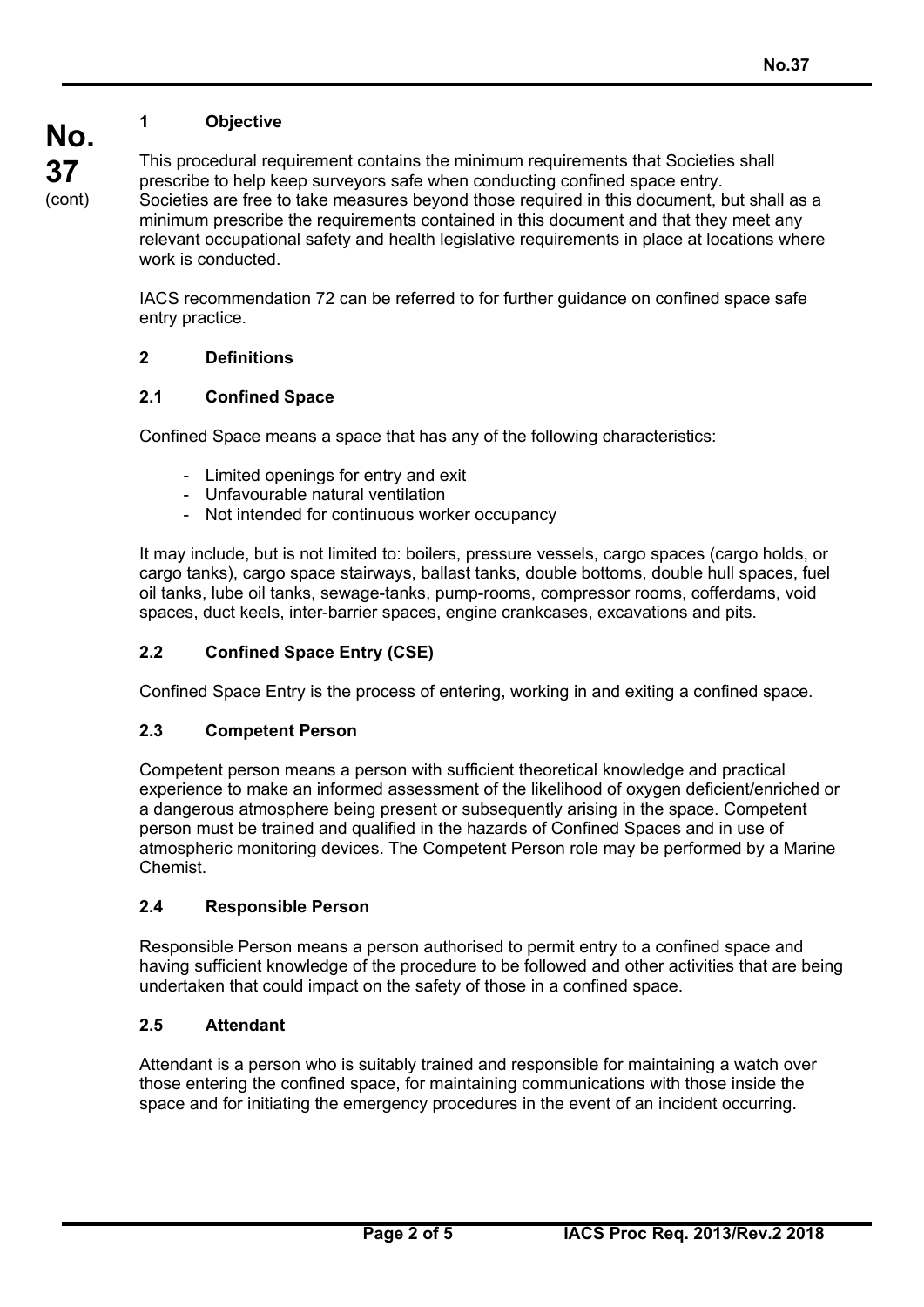## **2.6 Marine Chemist**

A Marine Chemist is a person holding a valid and suitably recognised qualification as a marine chemist or equivalent.

## **2.7 Adjacent Space**

An adjacent space is any space bordering the confined space in any directions, including all points of contact, corners, diagonals, decks, tank tops and bulkheads.

#### **2.8 Toxic Product**

A Toxic Product means any chemical liquid, gas or solid material, which can give toxic vapour and which is assigned with suffix "T" in column "k" of table given in Chapter 17 of IBC Code, or assigned with suffix "T" or "F+T" in column "f" of table given in Chapter 19 of IGC Code, or classified as a Toxic Substance (Class/Division 6.1) within the part 2 of IMDG Code, or any other product which has a toxic symbol in the data sheet or is hazard classified as a toxic.

## **2.9 Surveyor**

For the purpose of this Procedural Requirement a Surveyor is any person employed by the classification society conducting activities within a confined space on behalf of this classification society.

#### **2.10 Permit to Enter/Permit to Work**

A Permit to Enter or Permit to Work is a documented authorisation that has been signed and dated, including time of issue by the Responsible Person, which states that the space has been tested by a Competent Person and that the space is safe for entry; what precautions, equipment etc. are required and what works is to be done.

#### **3 Requirements**

The requirements are categorised in three groups.

#### **3.1 Training**

 $\overline{a}$ 

3.1.1 All surveyors who are expected to enter and work in confined spaces shall be trained in Occupational Safety and Health requirements for such activities. This training shall include:

- 3.1.1.1 Recognising a confined space
- 3.1.1.2 Role of the Competent Person, Responsible Person, Attendant and Marine Chemist
- 3.1.1.3 How to recognise the hazards and manage the risks associated with Confined Space Entries
- 3.1.1.4 Permit to Work (PTW) systems/control procedures at the workplace
- 3.1.1.5 Requirements for atmosphere testing and the interpretation of their results
- 3.1.1.6 Use of personal multi gas meters
- 3.1.1.7 Access, exit and safe working requirements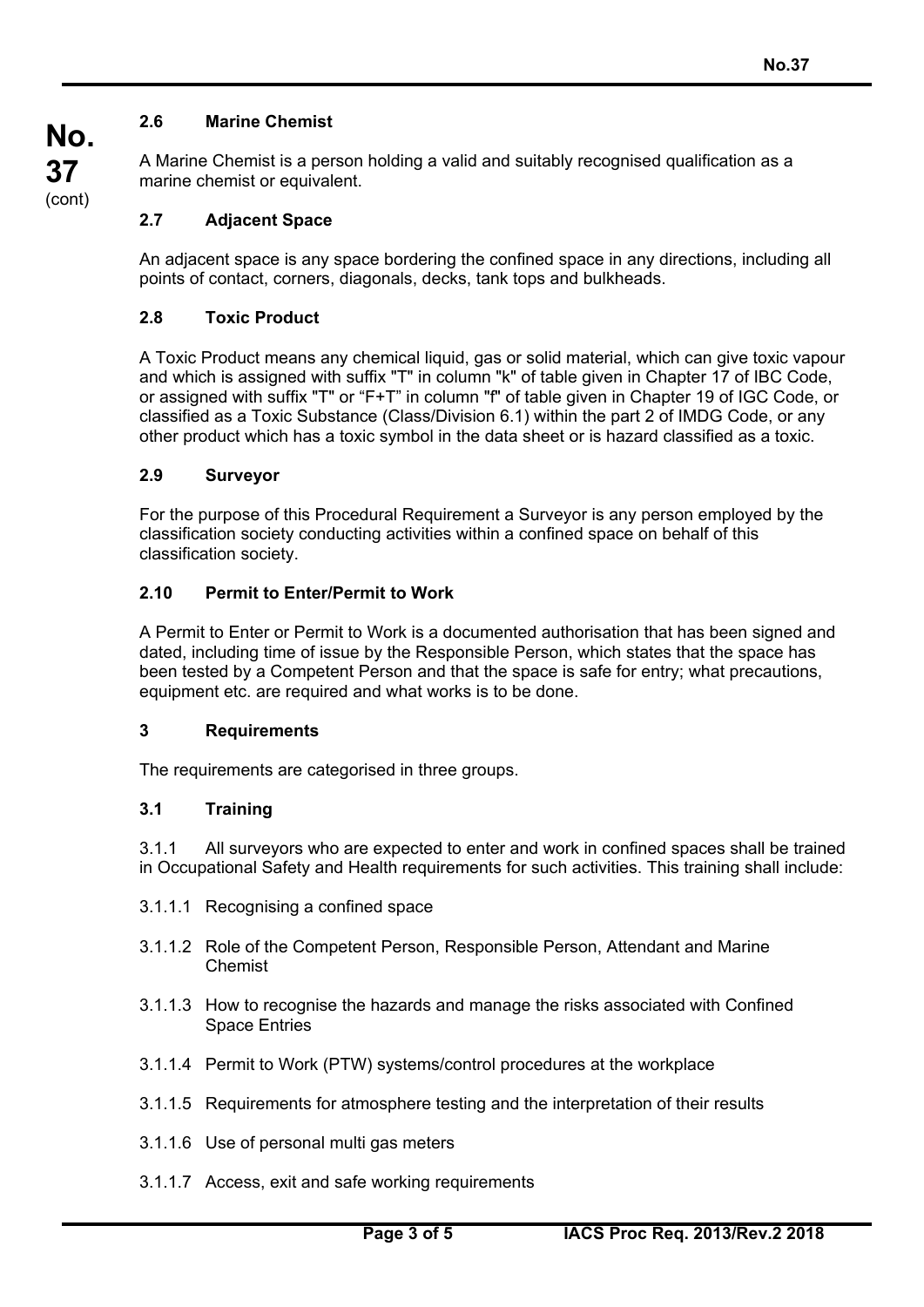3.1.1.8 Emergency arrangements

3.1.2 Competency in the areas covered by the training identified in 3.1.1 shall be periodically assessed, either as part of activity monitoring or some other suitable means. The maximum period between these assessments of competency is 3 years. Appropriate refresher training shall be provided as determined necessary from the competency assessment. The delivery mechanism for this refresher training is for the individual societies to determine.

## **3.2 Confined Space Entry Procedures**

Societies shall have documented procedures that cover the following points:

3.2.1 Include in their procedures the minimum requirements for Surveyors entry into a confined space, as follows:

3.2.1.1 Safe entry procedures (such as entry permit, "safe for workers" certificate, "safe for hot work" certificate, etc.) are in place, current and are being followed

3.2.1.2 The Responsible and Competent Persons are identified

3.2.1.3 The access and exit arrangements to and within the confined space are considered safe. Where available, multiple entry and exit ways shall be opened

- 3.2.1.4 Communications arrangements are adequate
- 3.2.1.5 The confined space is adequately clean to allow safe working
- 3.2.1.6 The confined space lighting is adequate for entry/exit and to allow safe working in a confined space
- 3.2.1.7 The atmosphere has been demonstrated as being safe (safe limits are: atmospheric oxygen the range of 20.6% to 22% by volume, combustible gases less than 5% of lower explosive limit, toxics within acceptable limits)
- 3.2.1.8 Adequate ventilation arrangements are in place and functioning
- 3.2.1.9 Isolation of the confined space, as applicable, from other tanks, cargo spaces, pipes, etc. and of machinery in the space, is confirmed
- 3.2.1.10 Extreme temperature effects are adequately considered
- 3.2.1.11 Electrical equipment in the confined space is suitable and in acceptable condition
- 3.2.1.12 A dedicated Attendant is provided by the vessel's management or the management of the facility where the surveyor's activities are carried out for the complete duration of the time spent working in the confined space and the Attendant has suitable means of initiating emergency response

3.2.1.13 Adequate emergency response arrangements are in place

3.2.2 No surveyor shall be the first to enter a confined space, and they shall be accompanied at all times where the size of the space permits.

 $\overline{a}$